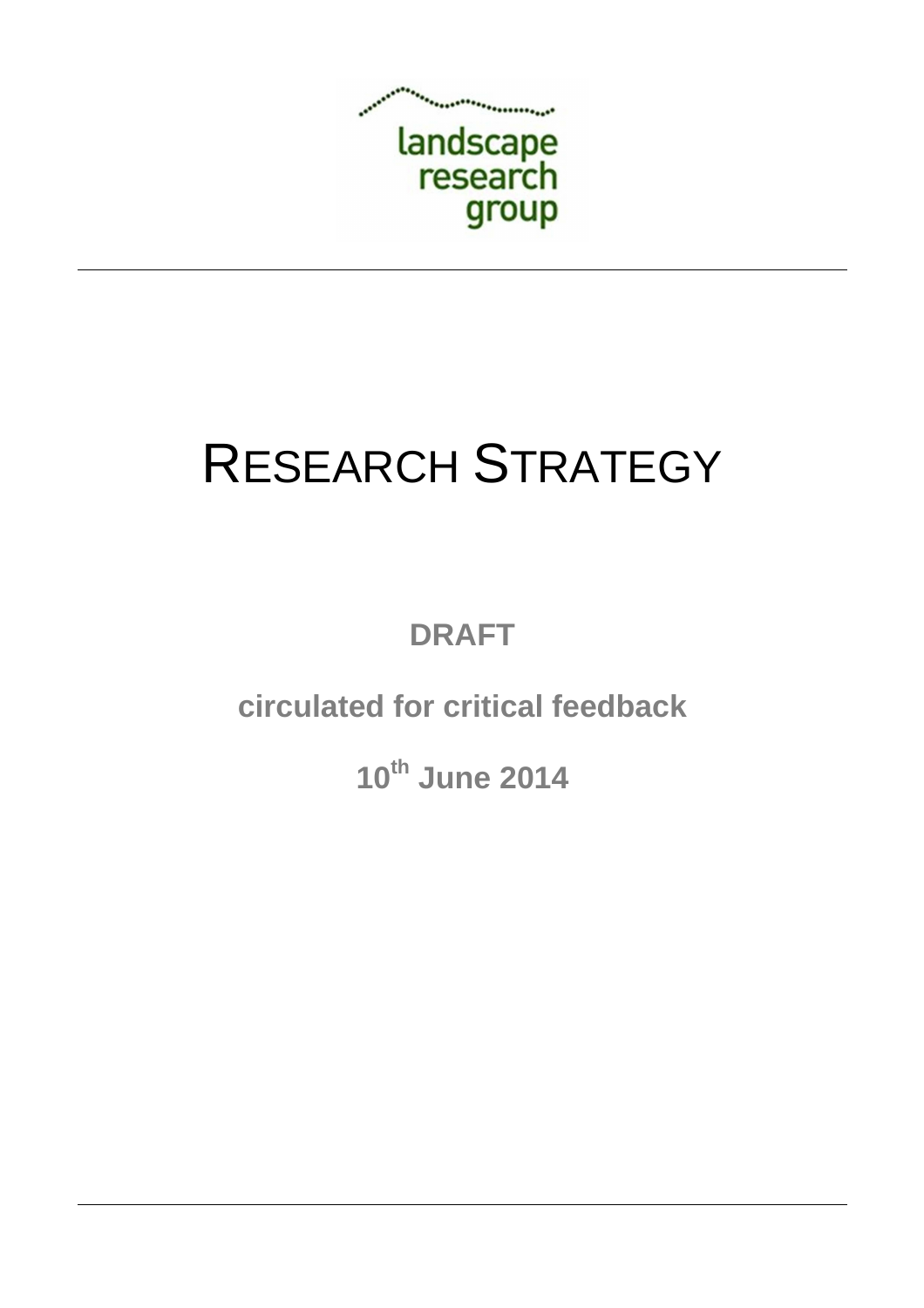#### **Background**

The production of this draft research strategy represents an important moment for the Landscape Research Group, as part of a wider ongoing effort to enhance the charity's role in advancing research and education, encouraging interest and exchanging information in the field of landscape.

In reviewing the Group's activities and organisational arrangements in 2012, the LRG Board concluded that the Group is financially sound and that a more focused vision would help to ensure the consolidation and gradual expansion of LRG's activity in future years. In May 2013, the Board agreed that a research strategy should form part of this focused vision, giving specific direction to the Group's work to advance landscape research.

Over the last 12 months, members of the Board have worked to develop the strategy. This has involved reflecting on the LRG's charitable purpose and its established concerns and reviewing current priorities in research, policy and practice more widely. In seeking to identify priorities which will guide the Group's future efforts to advance landscape research, the Board has considered a wide range of possibilities. After much deliberation, and considering the LRG's public benefit role, the strategy has come to focus on a clear central message:

the LRG will seek to advance research which will help society to develop responses to the major changes and challenges it faces, in the interests of securing more just and sustainable relationships between people and landscape.

#### **You are invited to give critical feedback on the draft strategy**

The LRG Board is now seeking critical feedback on the draft strategy from LRG members. The Group has a membership characterised by a rich diversity of knowledge, understanding, perspective, experience and skills and we wish for the further development of the strategy to benefit from that.

Please send any comments you might have by email or post to:

Chris Dalglish (LRG Research & Policy Coordinator)

Email: chris.dalglish@glasgow.ac.uk

Postal address: University of Glasgow, Gregory Building, Lilybank Gardens, Glasgow, G12 8QQ, United Kingdom

The feedback period will run from 15<sup>th</sup> June to 15<sup>th</sup> September 2014, after which a final version of the strategy will be produced. The final version will be submitted to the Board for adoption in December 2014 and, subject to adoption, published soon thereafter.

#### **Questions to consider in responding to the draft strategy**

1. Do you think it is a good idea for LRG to have a published strategy for advancing landscape research?

2. Do you agree with the main principles and priorities outlined in the Introduction and in Part 1 of the draft strategy?

3. Are there important points of principle that the Landscape Research Group, as a charity engaged in advancing landscape research, should adhere to but which are not already covered in the draft strategy?

4. Are there initiatives or activities which you would like to see the Landscape Research Group developing and which are not already listed under 'measures' in Part 2 of the Strategy?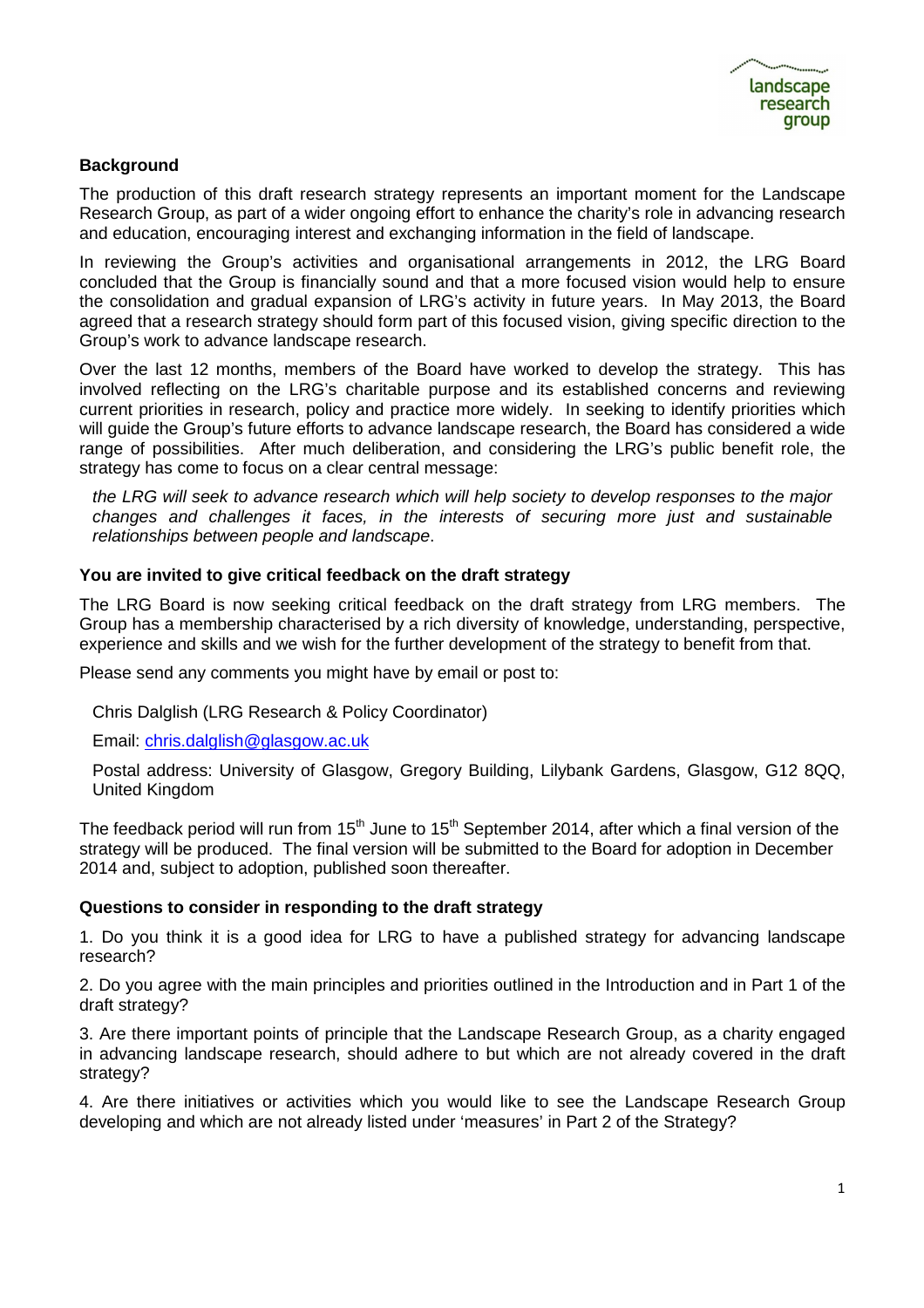# RESEARCH STRATEGY

**DRAFT, 10TH June 2014** 

#### **INTRODUCTION**

The Landscape Research Group (LRG)<sup>1</sup> is a charity which works to advance education and research, encourage interest and exchange information for the public benefit in the field of landscape and any related fields. The LRG meets this charitable aim by delivering and supporting particular activities and the purpose of this Strategy is to provide direction for the LRG's work in advancing landscape research, although it also addresses our other three aims – advancing education, encouraging interest and exchanging information – wherever these connect with research.

Interpreting our charitable purpose for the present time requires a definition of landscape and of the kinds of research we wish to advance.

Following the European Landscape Convention, we define landscape as 'an area, as perceived by people, whose character is the result of the action and interaction of natural and/or human factors'  $(A$ rticle 1a)<sup>2</sup>. This definition reflects a tradition in research, practice and policy which seeks to connect the human and non-human aspects of landscape and to consider landscapes as complex wholes formed through the dynamic interactions and relationships between people, other beings and the physical environment. Landscapes can be perceived and experienced in multiple ways and there are tensions inherent in this. We value discussion, debate and challenge and allow space for difference.

In the present context, the Landscape Research Group's over-arching priority is to advance research which helps society to develop responses to the major changes and challenges it faces, in the interests of securing more just and sustainable relationships between people and landscape.

Research informs, supports and catalyses positive responses to the major changes and challenges we face. Challenges arise from historic problems and from emerging and more-or-less predictable changes driven, for instance, by population growth, major economic shifts, large-scale migration and mobility, growth in per capita consumption and Climate Change. The LRG is concerned about embedded and emerging problems including social and cultural dislocation; environmental and social exploitation and instability; and inequity in the distribution of power and of the resources, goods, services and agencies arising from landscape. In seeking to fulfil its public benefit role, the LRG seeks to advance research which can contribute to new ways of thinking about, understanding, governing, managing and developing landscapes and new settlements in the allocation of the goods and benefits arising from landscape.

In working to achieve its charitable purpose, the Landscape Research Group promotes open-minded inquiry; the judicious, informed and evidence-based evaluation of current theory and knowledge, practice and policy; and innovative research-and-development work. We seek to push knowledge, understanding and practice beyond their current state. We foster new and transformative ways of thinking and acting in relation to landscape and our ultimate purpose is to help effect change for an expanding idea of public benefit, in the interests of well-being, social justice and environmental sustainability. We value these things over a production-consumption view of resource economics.

<sup>&</sup>lt;sup>1</sup> http://www.landscaperesearch.org<br><sup>2</sup> http://www.coo.int/t/da4/oulturebor

http://www.coe.int/t/dg4/cultureheritage/heritage/Landscape/default\_en.asp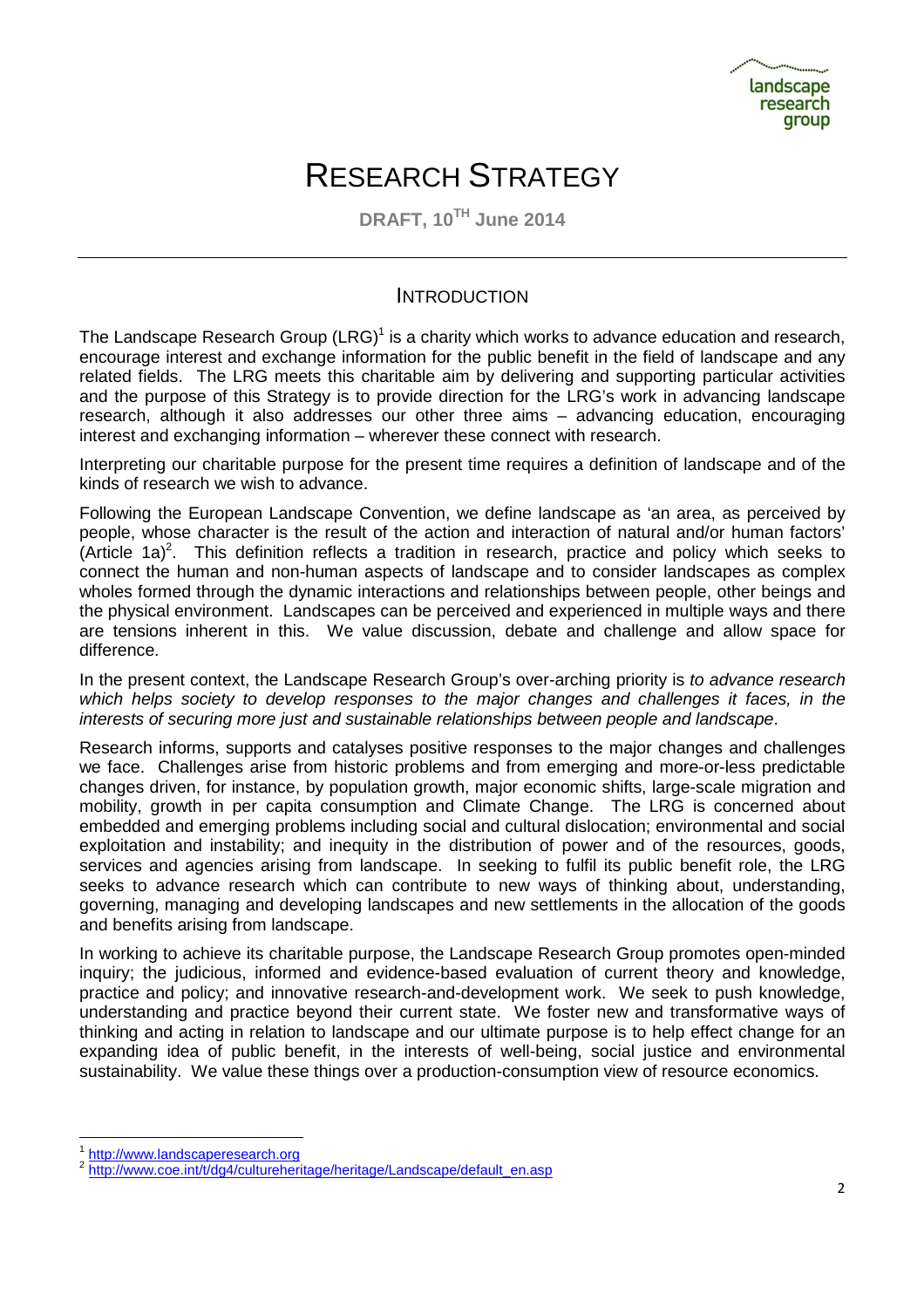The LRG is an open and collaborative organisation. We were established in the United Kingdom in 1967 and retain a UK and European bias in our membership and activities, but we have been actively expanding our international presence. While we draw particular inspiration from the European Landscape Convention, we see this Convention as an expression of globally current and relevant concepts and principles<sup>3</sup>. Landscape is common to diverse disciplines and practices: archaeology and history, anthropology, art, forestry, ecology and geography, philosophy, planning and landscape architecture, open space activism and many more. Membership of the LRG is open to all those with an interest in landscape and the Group is concerned to catalyse exchange and collaboration between researchers, educators, practitioners, administrators, public representatives and citizens.

This Strategy interprets the charitable purpose of the Group in a way which is relevant to the thinking, priorities, problems and challenges of the current time. It provides the Trustees of the Group with a framework for decision-making and for planning the Group's activities. The Strategy is also outwardfacing. Our aims are ambitious and we cannot achieve them alone; in presenting our ethos, strategic direction and specific plans here, we are inviting collaboration.

The first part of the Strategy provides a statement of our approach to landscape research and outlines specific fields of interest which we have chosen to prioritise. The second part of the Strategy outlines the specific measures through which we will advance research in these fields. These measures include direct actions (activities undertaken by LRG itself) and indirect actions (funding and support given to others).

This Strategy is a live document which will be subject to periodic review to ensure that it responds to developments and remains relevant to changing circumstances.

### PART 1: PRIORITIES

#### LANDSCAPE RESEARCH: THE LRG'S PERSPECTIVE AND APPROACH

Landscape research has an important role to play in delivering transformational change. It improves our knowledge of the world and our capacity for critical and reflective engagement with that world. It can surprise us, changing the way we think about ourselves and about our relationships with each other, the places we inhabit and the natural environment. Landscape research can generate and crystallise new ideas, philosophies and ethics. It can support and integrate the protection, management and planning of landscapes, informing the development of government and nongovernmental policy and delivering practical innovations. Landscape research can translate sustainable development – an aspiration for dialogue, balance and synergy between culture, society, economy and environment and for their integrated development – into action in particular places. Landscape research can develop the ideas and insights, actions and working practices, policies and measures, methods and tools needed to transcend disciplinary, sectorial and public/professional divides in the interests of achieving public benefits in the cultural, social, economic and environmental domains.

The LRG's charitable purpose refers to the 'field of landscape and any related fields' and this phrase is to be interpreted as implying a broad, inclusive and complex definition of landscape, such as that

 $3$  The ELC has been ratified by 38 countries (as of 19 March 2014) and it has much in common with other international statements on landscape, e.g. the Florence Declaration on Landscape, 2012 (http://whc.unesco.org/en/news/943/) and UNESCO's definition of 'cultural landscape' (http://whc.unesco.org/en/culturallandscape/), the IUCN definition of Protected Landscape/Seascape (http://www.iucn.org/about/work/programmes/gpap\_home/gpap\_quality/gpap\_pacategories/) and the ESF-COST Science Policy Briefing Landscape in a Changing World: Bridging Divides, Integrating Disciplines, Serving Society, 2010 (http://www.esf.org/?id=8738).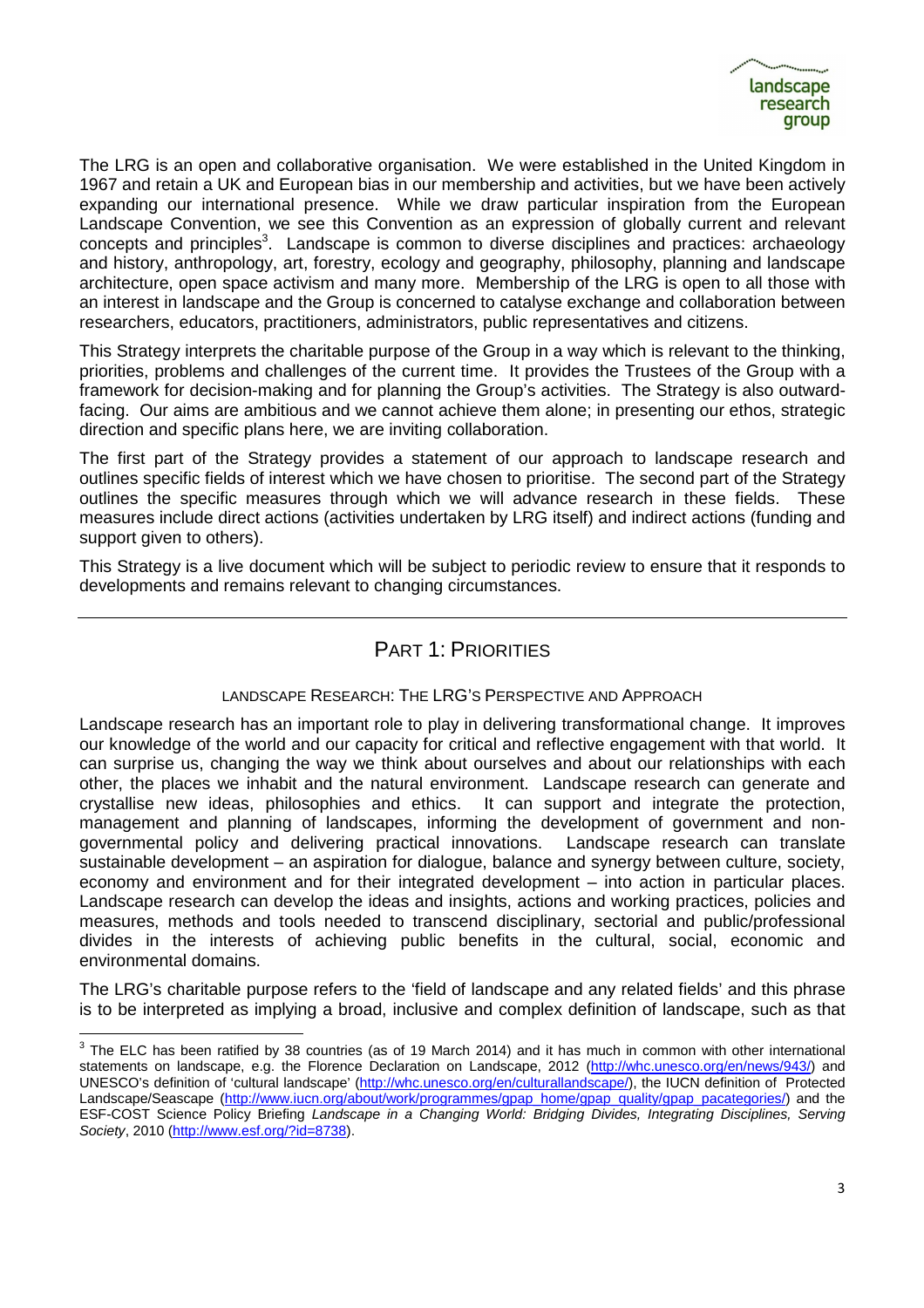found in the European Landscape Convention. Landscapes are co-produced, formed of and arising from dynamic relationships and interactions between people, plants, animals and the physical environment. Where landscape was once considered to be an area of land that could be perceived with a single view or experienced through a day's walk, it is now better understood as a field of social, cultural, economic and environmental interactions extending across space and through time.

Adopting a relational understanding of landscape is consistent with the objective of sustainable development. This is defined in the 1987 Brundtland Report as 'development that meets the needs of the present without compromising the ability of future generations to meet their own needs<sup>14</sup> and in the 2005 UN World Summit Outcome as the integration of . . . economic development, social development and environmental protection – as interdependent and mutually reinforcing pillars<sup>15</sup>; to this we would add the fourth pillar of cultural development<sup>6</sup>. In its focus on relationships, interactions and mutual dependency, the 'landscape' concept has much in common with the idea of the 'ecosystem'. However, it is important to recognise a distinction between the two concepts – sometimes subtle, sometimes stark – which lies in the way they handle human relationships with the natural world. People are separate from the ecosystem, standing outside of it, although there is clearly a relationship between culture and nature in this context as society is seen to impact upon the environment or benefit from it (e.g. in the 'ecosystem services' model, where culture is treated as a service provided by the environment). Landscape thinking, on the other hand, sees humans as embedded in landscape, just as geology, flora and fauna are. It recognises human impacts upon and exploitation of the natural world but sees the interaction between culture and nature in more than conflictual terms. Landscape thinking sees our relationships with our world as more than a series of transactions, understood in quantifiable and rational terms. Landscape is also a concept which is more readily applicable across the full range of territories with which people interact, including the urban and peri-urban, the rural and the coastal.

'Landscape' is an integrated and integrative concept and a complex field of enquiry, practice and action. Landscape transcends individual disciplines, yet yields to all interests. It is a topic which benefits from collaboration; a common ground and a site of dialogue; the source of multiple, interconnected experiences, values, challenges and opportunities. The LRG understands the diversity and the dispersed nature of research, recognising that innovative and creative work takes place in the academy, in private practice, in the public and third sectors, and in the process of living the landscape from day-to-day. Good ideas, knowledge, insights, theories and practices can be generated in all of these domains and each can benefit from awareness of and interaction with the others. The LRG seeks to promote dialogue, interaction and collaboration between disciplines and between researchers, practitioners, governing authorities and citizens.

The Landscape Research Group's Research Strategy is framed by the understanding that landscapes are complex, interactive and relational entities, and by the resulting conviction that it is necessary to pursue collaborative, integrated and trans-disciplinary approaches to landscape research.

The LRG's Research Strategy is also framed by the Group's charitable purpose and status. The research aspect of this purpose is to be met by developing and supporting initiatives which are particularly aligned with the Group's concern to achieve public benefits.

 4 World Commission on Environment and Development (WCED). Our common future. Oxford: Oxford University Press, 1987 p. 43

<sup>5</sup> http://www.who.int/hiv/universalaccess2010/worldsummit.pdf

<sup>&</sup>lt;sup>6</sup> See COST action SI1007 Investigating Cultural Sustainability (http://www.culturalsustainability.eu/)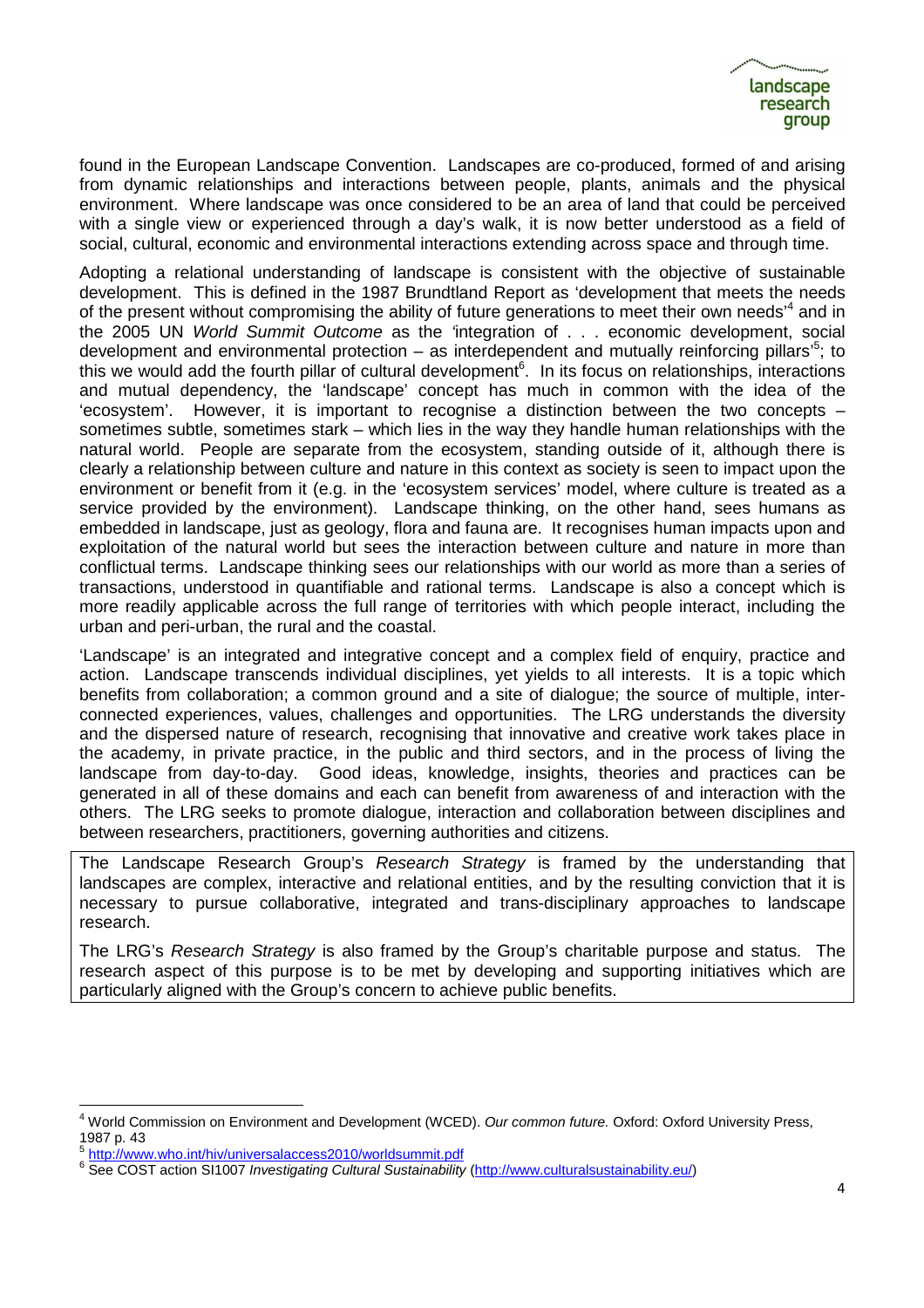#### PRIORITY FIELDS

The Landscape Research Group's over-arching priority is to advance research which helps society to develop responses to the major changes and challenges it faces, in the interests of securing more just and sustainable relationships between people and landscape.

In order to make progress in relation to this aim, we have adopted a series of specific fields of interest, outlined below. We have reviewed a wide range of possible research priorities<sup>7</sup> but, in doing this, we have not sought to identify all-encompassing themes. Although the LRG will continue to support work across the broad sweep of landscape research, it is necessary for us to focus our energy and resources on particular problems and questions. We wish to prioritise research relevant to pressing societal challenges with a landscape dimension and research which can contribute to the development of society's responses to these challenges.

The fields outlined below are not neatly bounded, but overlap and connect with each other, approaching common questions and problems from different perspectives. We have defined these fields so as to provide specific direction in relation to our over-arching priority of advancing landscape research, but always in balance with our desire not to needlessly and narrowly restrict the kinds of research we will support. The fields cut across and connect individual disciplinary and sectorial domains; they highlight fundamental problems which need to be addressed; and they emphasise the value of creative thought and the importance of enhanced research capacity and capability in meeting the challenges, responding to the changes and taking up the opportunities before us.

#### **The Landscape Research Group will advance research which addresses the challenge of injustice in landscape contexts**

Environmental justice and social justice are well-recognised terms. In order to promote a more integrated approach to issues of social and environmental equity, landscape justice and landscape ethics have emerged as distinct cross-disciplinary areas of research<sup>8</sup>. This development has taken place in parallel with a shift in public discourse and public policy relating to environmental and landscape issues, with a growing emphasis on problems of power, exclusion and inequity in decisionmaking contexts<sup>9</sup>.

Landscape justice is concerned with matters of fairness relating to landscapes and the distribution of benefits and burdens, goods, services and agencies arising from them: fairness within and across communities, societies and generations and across species. It concerns issues of access and exclusion, ownership and dispossession, connection and disconnection. It concerns decision-making power and disenfranchisement, fairness and lack of fairness in relation to the potential well-being and quality of life benefits deriving from landscape.

l <sup>7</sup> e.g. those identified in the Lund Declaration of 2009 (http://www.vr.se/download/18.7dac901212646d84fd38000336/); the European Commission's Horizon 2020 research and innovation funding framework

<sup>(</sup>http://ec.europa.eu/research/horizon2020/index\_en.cfm); the ESF-COST Science Policy Briefing Landscape in a Changing World (http://www.esf.org/?id=8738) and report on the Forward Look/Frontiers of Science initiative Responses to Environmental and Societal Challenges for our Unstable Earth (RESCUE)

<sup>(</sup>http://www.esf.org/fileadmin/Public\_documents/Publications/rescue.pdf) 8 See e.g. Setten, G & Brown, K M 2013 'Landscape and social justice', in Howard, P, Thompson, I & Waterton, E (eds) The Routledge Companion to Landscape Studies. London: Routledge, 243-252; Thompson, I 2013 'Landscape and environmental ethics', in Howard, P, Thompson, I & Waterton, E (eds) The Routledge Companion to Landscape Studies. London: Routledge, 450-460; Dalglish, C 2012 'Archaeology and landscape ethics', World Archaeology 44:3, 327-341.

<sup>&</sup>lt;sup>9</sup> See e.g. the Aarhus Convention on Access to Information, Public Participation in Decision-making and Access to Justice on Environmental Matters (1998); the European Landscape Convention (2000); the UNCED Rio Declaration on Environment & Development (1992)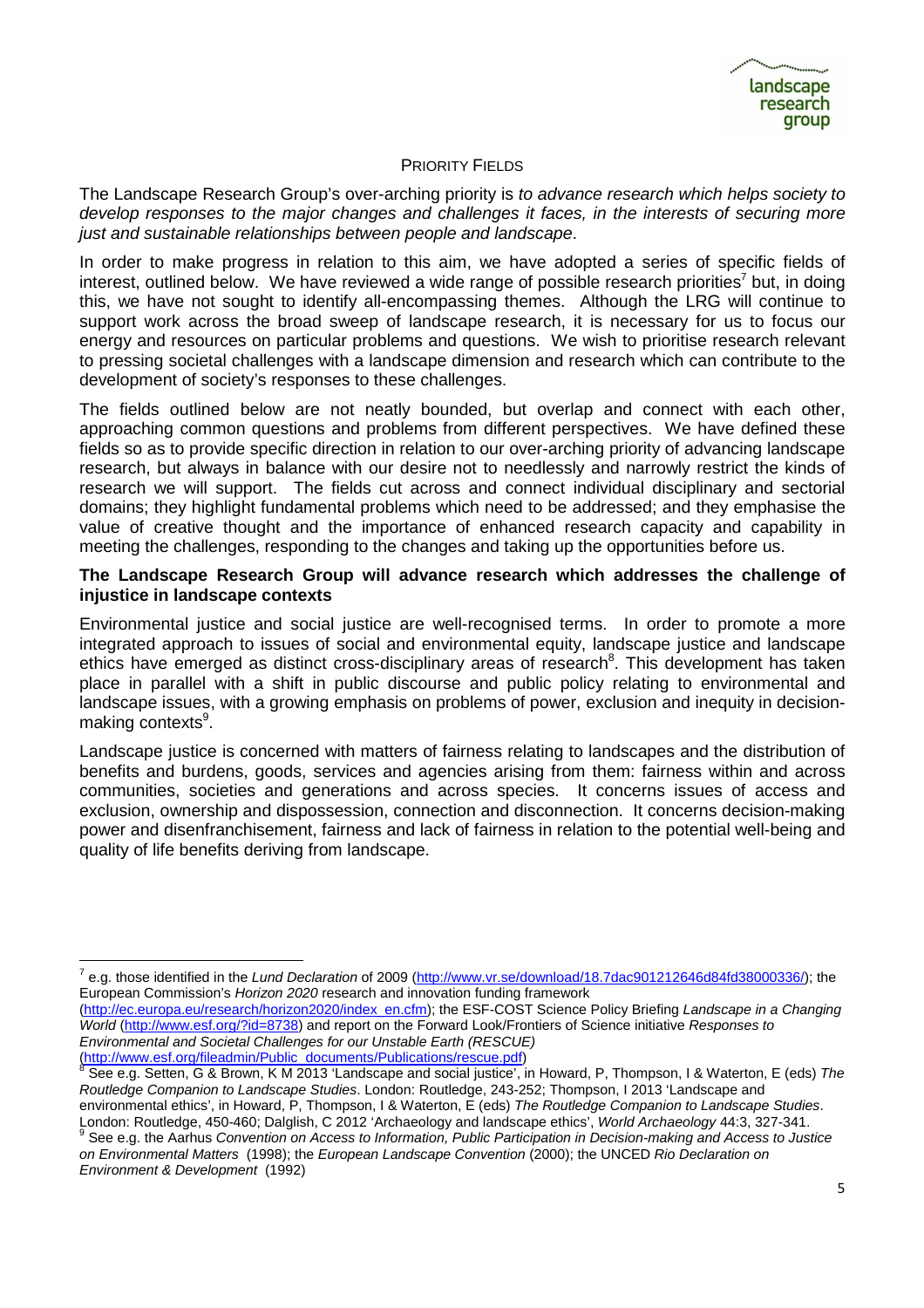The challenge is to tackle injustice relating to the social, cultural, economic and environmental benefits and burdens, goods, services and agencies arising from landscape.

The LRG will advance research which contributes to the awareness and recognition, documentation, analysis and understanding of landscape-related injustice and to the development of transformative responses to such injustice.

This will include research into the character, conditions and circumstances of injustice which are historically-embedded in the landscape, which are emerging now or which might emerge in the future through changes to society and the environment. It will include research into the circumstances under which injustice is generated and sustained in landscape contexts. It will include research which helps to address injustice by developing conceptual frameworks and principles and by informing, enabling and otherwise contributing to the development and implementation of particular policies, practices and actions. It will include research which contributes to the equitable realisation of people's aspirations for higher quality landscapes and landscape relationships.

#### **The Landscape Research Group will advance research which addresses the challenge of rapid environmental change by developing human responses to change at the landscape level**

There is a pressing need to reflect upon human-nature relations, to think them anew and to act to secure more sustainable ways of living in the context of a radically changing environment. Environmental change alters landscapes through its direct effects (e.g. on species, habitat, agricultural management practices) and, indirectly, through our responses to it (e.g. renewable energy development in response to Climate Change).

Landscapes are complex interactions between people and place, between humans, other living things, natural forces and the physical environment – a relational point of view now established across a wide range of disciplines<sup>10</sup> and embedded in international policy<sup>11</sup>. Understanding this, we see that environmental change requires a 'landscape' response which integrates the consideration of cultural, social, economic and environmental questions, problems and opportunities. Yet environmental change and responses to it are often handled at the global scale or otherwise in abstraction from particular situations and circumstances. There is a need for research which connects environmental change with particular places and particular lives, and for research which moves debate and action beyond single interests or perspectives: involving environmental science but not limited to it; considering energy needs, but not in isolation; moving beyond technological responses to consider integrated cultural-social-economic-environmental development.

The challenge to address is the potential for environmental change to radically transform our landscapes and our lives.

Change is inherent in landscape and the LRG supports an active approach to the promotion of landscape quality, human well-being and environmental sustainability in changing circumstances. The LRG will advance research which identifies and understands the transforming landscape effects of environmental change; recognises and develops the opportunities inherent in change for positive landscape development; and helps to deliver paths to the future which are both environmentally and socially sound.

<sup>&</sup>lt;sup>10</sup> See e.g. Cassar 2013 'Landscape and ecology: the need for an holistic approach to the conservation of habitats and biota', in Howard, P, Thompson, I & Waterton, E (eds) The Routledge Companion to Landscape Studies. London: Routledge, 395-404; Krauss, W. 2013 'The anthropology of postenvironmental landscapes', in Howard, P., Thompson, I. & Waterton, E. (eds) The Routledge Companion to Landscape Studies. London: Routledge, 76-86; Head, L. 2012 'Cultural landscapes', in Beaudry, M.C. & Hicks, D. (eds) The Oxford Handbook of Material Culture Studies. Oxford: Oxford University Press, 427-439; Plumwood, V. 2006. The concept of a cultural landscape: nature, culture and agency in the land. Ethics & the Environment, 11(2): 115-150.

<sup>11</sup> E.g. the European Landscape Convention (2000); the Florence Declaration on Landscape, 2012; the International Union for the Conservation of Nature (IUCN) definition of Protected Landscape/Seascape; UNESCO's definition of 'cultural landscape' (http://whc.unesco.org/en/culturallandscape/)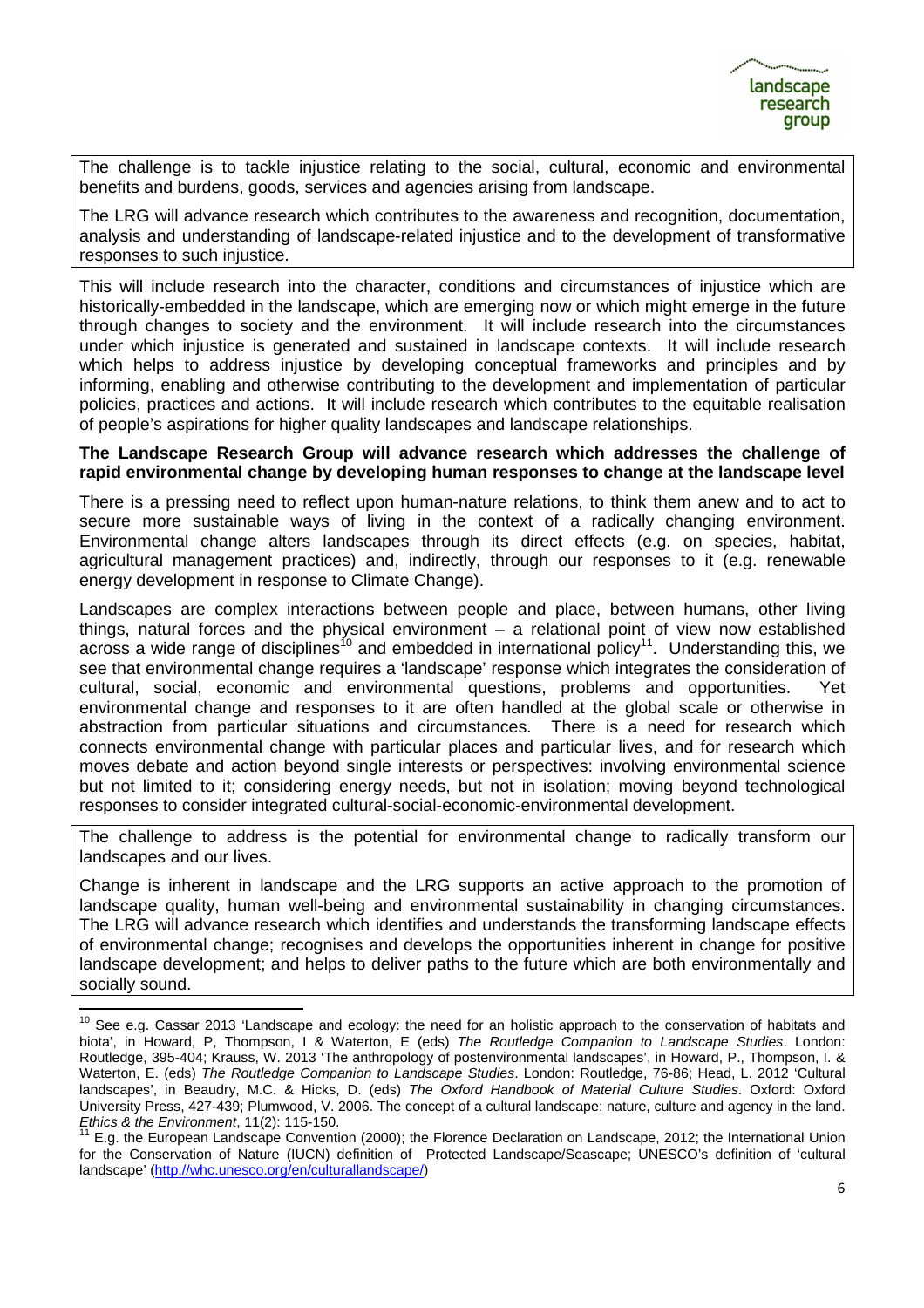In seeking to advance research which contributes to a 'landscape response' to environmental change, the LRG will favour collaborative approaches which transcend disciplinary and sectorial divides and single interests. We will help to progress the shift from environment- to sustainabilitycentred thinking and action (linking culture, society, economy and environment). We will support work which articulates the global and the local – the local drivers of environmental change and the way such change manifests and is responded to in particular landscapes, with specific characteristics, constraints, needs, resources, opportunities and capacities. At the present time, we are particularly concerned to advance research relating to biodiversity & landscape and to the human response to Climate Change.

#### **The Landscape Research Group will advance research which addresses the challenges of short-termism and a narrow franchise in the governance and development of landscapes**

In working to address injustice and to respond positively to environmental change, it is necessary to consider the ways in which landscapes are governed and developed. Governance issues have come to the fore in recent years as 'participation' in landscape and environmental characterisation, assessment, evaluation, management, planning and decision-making has become a prominent concern in research and practice contexts<sup>12</sup> and in public policy<sup>13</sup>.

This field concerns the questions of who has voice, and of how justice, democracy and citizenship, dialogue, interaction and collaboration are exercised in landscape contexts. We are interested in how advocacy might work across sectors and interests to achieve newly effective decision-making that delivers public benefit. We wish to promote research which helps to strengthen the connections between governance and the ongoing processes of living and developing the landscape. The aim is to achieve a situation where strategies, objectives and decisions are more closely linked to people's lived experiences and the problems, challenges and opportunities they face, and where governance is squarely connected to the creation and sustenance of mutually-beneficial relationships between diverse individuals and social groups, and between people, nature and place.

The challenge to address is disenfranchisement from landscape governance and the connected problem of short-termism in landscape development.

The LRG will advance research which contributes to the realisation of embedded participation, where decision-making, planning and landscape management are closely tied to ongoing processes of public discourse and action in the interests of improving and sustaining well-being and landscape quality over the long-term and for the public benefit.

There exists a substantial body of research and of practice-based case-studies which relate to the principles of participation and to the design and trialling of new participation methods, tools and techniques. Much of this work has treated participation as a narrowly-defined socio-political activity arising from the need to formulate particular plans and take particular decisions: time-limited and often with short-term goals<sup>14</sup>. Critical evaluation of historic and current landscape governance and development regimes is needed, including the evaluation of past and present participation measures and their results.

The LRG considers that time-limited, late-stage and short-term actions can disenfranchise people, or at least do little to address real or perceived problems of participation. The LRG will seek to advance

<sup>&</sup>lt;sup>12</sup> See e.g. Roe, M 2013 'Landscape and participation', in Howard, P, Thompson, I & Waterton, E (eds) The Routledge Companion to Landscape Studies. London: Routledge, 335-352; Jones, M & Stenseke, M. (eds) 2011 The European Landscape Convention: Challenges of Participation. Dordrecht: Springer; Glucker, A N, Driessen, P P J, Kolhoff, A & Runhaar, H A C 2013 'Public participation in environmental impact assessment: why, who and how?', Environmental Impact Assessment Review 43, 104-111.

<sup>13</sup> e.g. the European Landscape Convention (2000); the Faro Convention on the Value of Cultural Heritage for Society (2005); the 1998 Aarhus Convention on Access to Information, Public Participation in Decision-making and Access to Justice on Environmental Matters; Principle 10 of the 1992 UNCED Rio Declaration on Environment & Development

<sup>&</sup>lt;sup>14</sup> See Roe 2013 op. cit.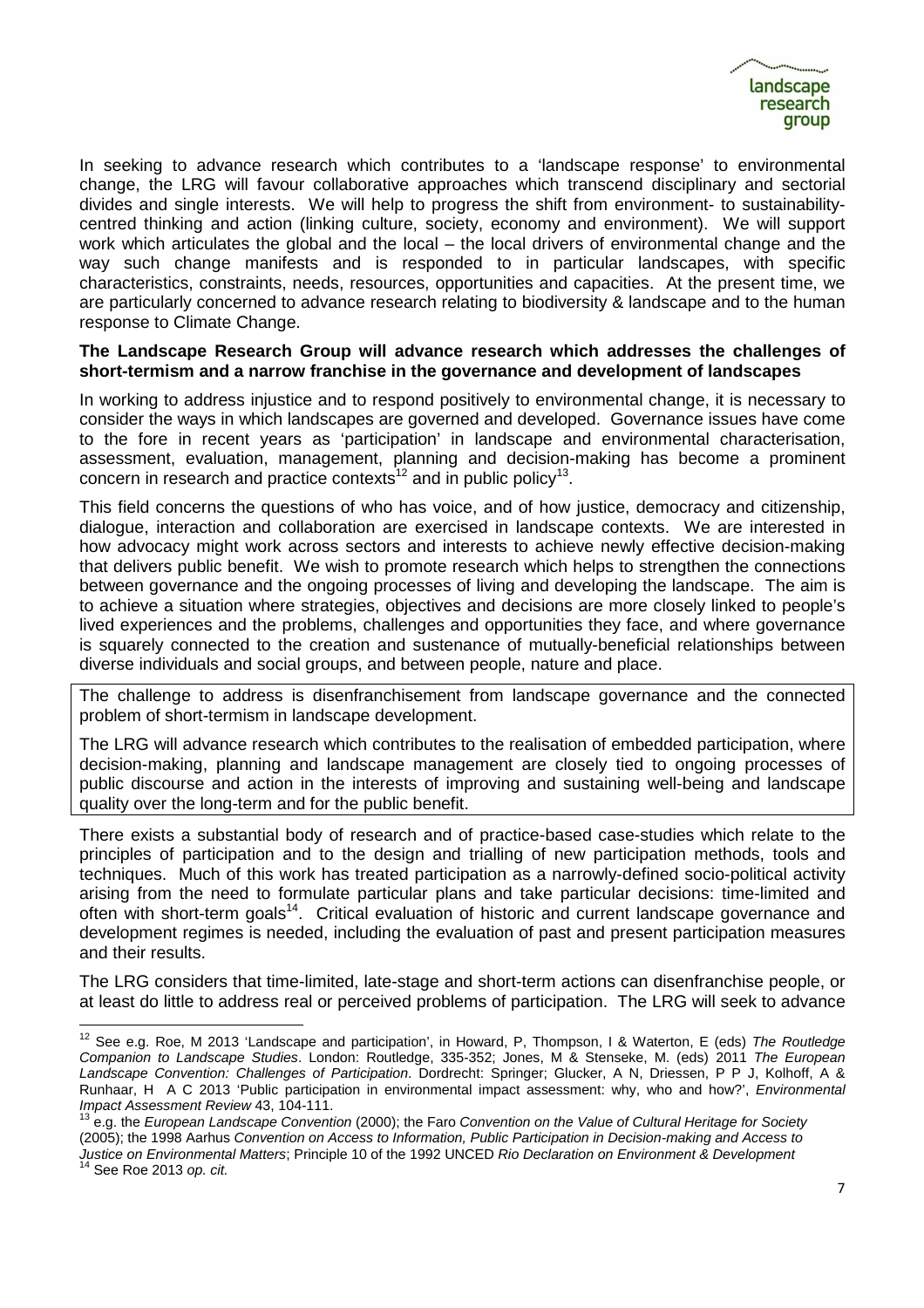research which develops new ways of thinking, practising and acting in relation to the question of 'participation'. We wish to help forge solid links between the socio-political sense of participation (in planning, decision-making, management) and the cultural sense of participation as the ongoing process of living the landscape, where people shape and are shaped by the landscape and their participation in it. In this we recognise that landscapes matter at different scales (they can be valued locally, regionally, nationally, globally) and that people realise their connection with a landscape in different ways (e.g. by working, learning, visiting). The point is to shift attention away from participation as time-limited and narrow process intended to define stable outcomes, and towards participation as a matter of building positive relationships between diverse actors, sustaining those relationships over the longer-term and firmly linking them to the ways in which the landscape is governed and developed<sup>15</sup>.

#### **The Landscape Research Group will advance theoretical and creative research which questions conventional modes of thought and develops new ways of thinking concerning landscape**

In pursuing a more just and sustainable future, alongside the need to improve and transform our approach to landscape governance and development stands the need to question conventional thinking, and to think creatively and differently both about 'landscape' as a general concept and in terms of our visions for the future(s) of particular landscapes.

The theory of landscape is diverse and has a long history of development in both the East and the West<sup>16</sup>. It is characterised not by absolute unity but by the tensions between differing concepts and ideas<sup>17</sup>. Whether in research, practice or policy contexts and whether in formal or informal, private or public discourse, landscape is a concept which is bound to a wide range of cultural positions, philosophies and interests. Landscape is a resource to be exploited; heritage to be curated; a natural world worth conserving and supporting as an end in itself; a physical space with quantifiable elements and features or a matter of subjective and qualitative experience; a site of aesthetic encounter and ethical debate and deliberation. Landscape is a contested field.

These issues of theory and philosophy are not divorced from action in the world, but grow from it and, in return, drive and direct it. Think of the significance in discourse, policy and practice of concepts such as 'sustainability', 'eco-system' and 'cultural landscape'. Much landscape research has come to focus on the practical and technical aspects of landscape investigation, assessment, protection, management and planning but, if we are to address the major challenges facing society and capitalise on the cultural, social, economic and environmental potential of our landscapes, we must question the philosophies and ideologies which have contributed to injustice and non-sustainable modes of landscape development, value creative thought, allow ourselves to be surprised and to imagine the yet-to-be-imagined.

The challenge is critically to scrutinise the philosophies which help to generate pressing landscape problems and to promote theoretical and creative responses to such problems, creating the space for in-depth philosophes to emerge.

The LRG will advance research which helps society to realise more just and sustainable landscapes by developing new ways of thinking about 'landscape' and the lives and agencies embedded within landscapes.

We need radical thinking on what we understand 'landscape' to mean – as a concept and as an ethical position – and we need to challenge all those with an interest in a particular landscape to

l

<sup>&</sup>lt;sup>15</sup> See e.g. Selman, P 2012 Sustainable Landscape Planning: the Reconnection Agenda. London: Routledge; Berque, A 1997 Japan: Nature, Artifice and Japanese Culture", Yelvertoft Manor, Pilkington.

<sup>&</sup>lt;sup>16</sup> See e.g. Howard, P, Thompson, I & Waterton, E (eds) 2013 The Routledge Companion to Landscape Studies. London: Routledge.

Wylie, J 2007 Landscape. London: Routledge.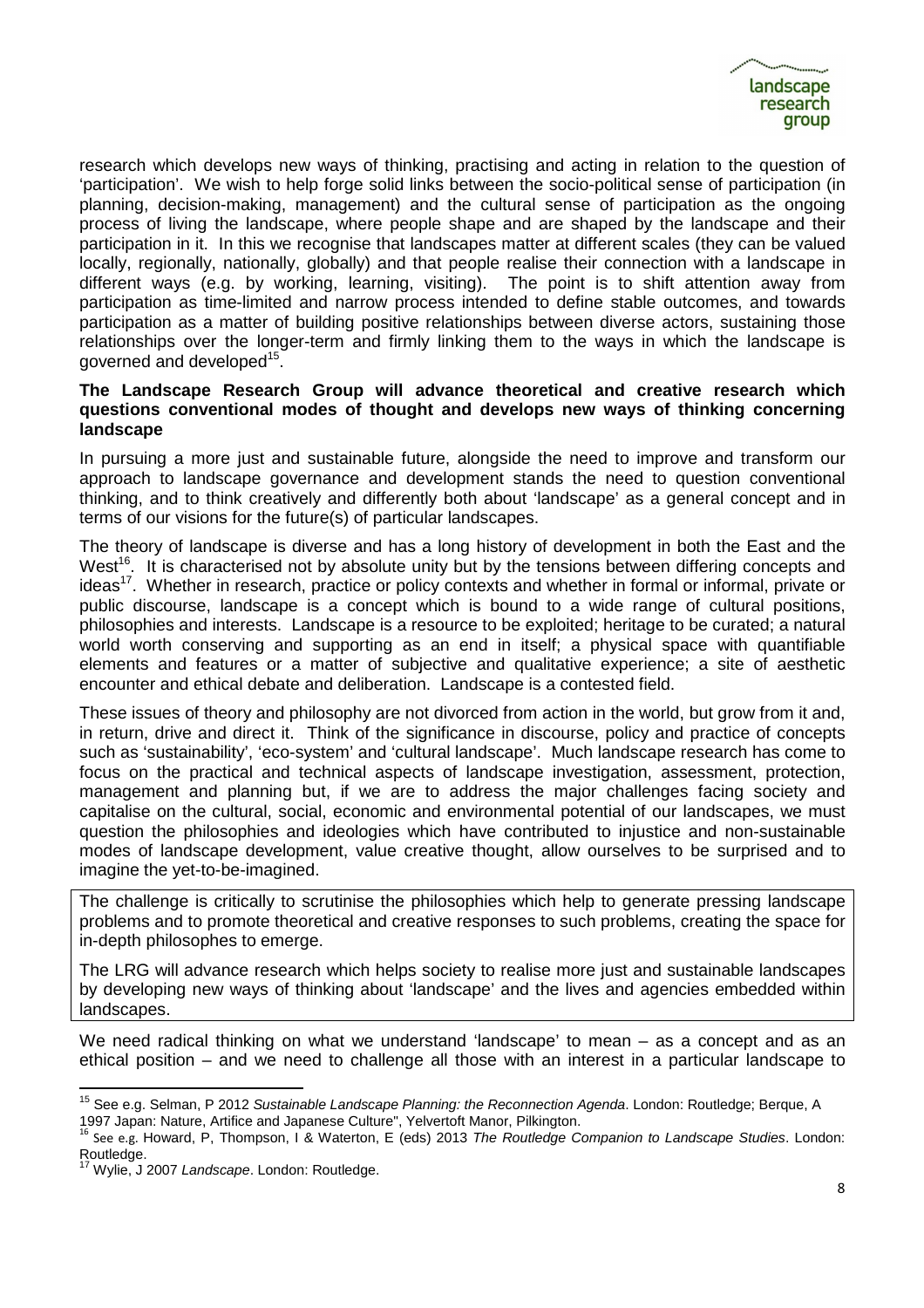question received wisdom and current thinking and to develop ambitious, long-term visions for the landscape's future(s). The LRG will promote approaches to the thinking and re-thinking of landscape which seek to contribute to a more just and sustainable future and which seek to create visions for particular landscapes which are collaborative, participatory and integrated in their outlook.

#### LANDSCAPE RESEARCH CAPACITY AND CAPABILITY

In order to secure advances in the above fields, there is a need to develop the capacity and capability for landscape research.

The LRG will help researchers and others develop the knowledge and understanding, skills and relationships necessary to conceptualise, design and undertake foundational research in our priority fields, to discuss and debate common concerns, to exchange information and knowledge and to translate research into practice through dissemination, application and other forms of action.

In particular, the LRG will prioritise capacity- and capability-building actions which contribute to the development of trans-disciplinary and integrated approaches to research. Such research requires collaboration between disciplines, between sectors and between researchers and the public.

The LRG will also place particular emphasis on the development of early career researchers and practitioners, in terms of their knowledge and understanding, skills and research interactions and relationships. We take a longer-term view and will help to build the future research capacity and capability which will contribute to addressing the major challenges facing society.

## PART 2: MEASURES

The Landscape Research Group will advance research in its priority fields through direct actions (undertaken by the LRG itself) and indirect actions (undertaken by others but enabled, supported and promoted by the LRG). The list of actions below includes actions already being undertaken and actions we intend to undertake, subject to capacity and resources. This list is dynamic and will periodically be updated to include new actions which are agreed and come on stream.

Our definition of appropriate actions is broad and includes primary research activities of various kinds, activities which foster and support research and activities which help to ensure that the public benefits of research are realised. The LRG will be pro-active in developing and delivering actions in all of these areas, and it will respond to relevant external requests for support, collaboration and partnership.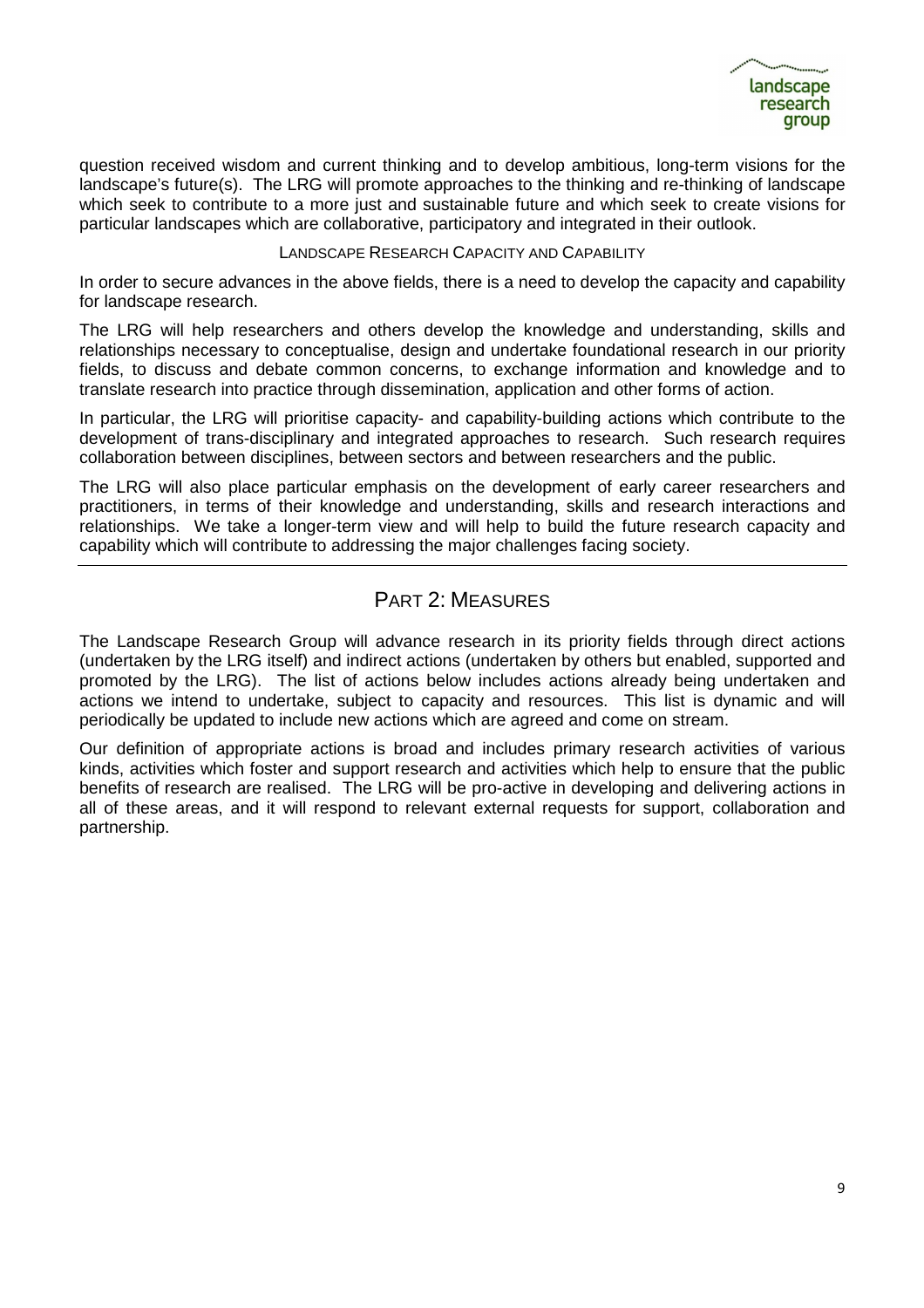| <b>Measure</b>                        | <b>Description</b>                                                                                                                                                                                                                                                                                                                                                                                                                                                                                                                                                                                                                                              |
|---------------------------------------|-----------------------------------------------------------------------------------------------------------------------------------------------------------------------------------------------------------------------------------------------------------------------------------------------------------------------------------------------------------------------------------------------------------------------------------------------------------------------------------------------------------------------------------------------------------------------------------------------------------------------------------------------------------------|
| <b>Leadership &amp; Collaboration</b> |                                                                                                                                                                                                                                                                                                                                                                                                                                                                                                                                                                                                                                                                 |
| <b>LRG Research</b><br>Strategy       | This Strategy will be maintained, updated, disseminated and promoted, in order to direct LRG's own work as a charity and as a contribution to wider<br>debate concerning directions in landscape research.                                                                                                                                                                                                                                                                                                                                                                                                                                                      |
| <b>LRG Strategic</b><br>Research Fund | The LRG has allocated funds to support innovative projects which align with this Strategy, especially projects which will stand as exemplars of the<br>kind of innovative research and practice which is needed in our priority fields.                                                                                                                                                                                                                                                                                                                                                                                                                         |
| Direct collaboration<br>in research   | The LRG is a partner in the EU-funded HERCULES project (www.hercules-landscapes.eu), with specific responsibilities relating to awareness<br>raising, comunication, stakeholder dialogue and dissemination of the research results. This project will run until 2016. Direct involvement in a major<br>research project after a hiatus in such activity of several decades represents an important development for the LRG and the Group will seek other<br>such collaborations in future.                                                                                                                                                                      |
| Research networks                     | The LRG has in the past provided developmental assistance for landscape research networks (e.g. in the Nordic countries and in Germany) and<br>remains interested in assisting others to develop networks and organisations with aims similar to our own.                                                                                                                                                                                                                                                                                                                                                                                                       |
|                                       | The LRG also participates in networks. For example, the Group is an official observer at the meetings of the Council of Europe devoted to the<br>European Landscape Convention and at the meetings of UNISCAPE, a network of universities in support of the implementation of the ELC. The<br>LRG also sends representatives to the meetings of CIVILSCAPE (a network of NGOs relating to the implementation of the ELC).                                                                                                                                                                                                                                       |
|                                       | The Group will continue to participate in formal and informal networks in order to promote and advance the concerns outlined in this Strategy, and<br>will seek to develop new partnerships with other bodies and interest groups with similar aims.                                                                                                                                                                                                                                                                                                                                                                                                            |
| Research advocacy                     | The LRG will seek to advocate the concerns of this Strategy to researchers, practitioners, administrators and policy-makers, and research funders.                                                                                                                                                                                                                                                                                                                                                                                                                                                                                                              |
| <b>Communication &amp; Dialogue</b>   |                                                                                                                                                                                                                                                                                                                                                                                                                                                                                                                                                                                                                                                                 |
| Landscape<br>Research journal         | The LRG's established and highly-rated journal Landscape Research will remain a central plank of our research dissemination strategy. The journal<br>will expand from 6 to 8 issues per year from 2015 onwards. The content will continue to reflect the diversity of excellent landscape research and the<br>journal will continue to accept unsolicited submissions by authors. Beyond that, the LRG welcomes submissions relating to the specific priorities and<br>concerns outlined in this Strategy and will also pro-actively develop journal content relating to these themes, in the form of special issues of the<br>journal and commissioned papers. |
| Landscape<br>Research Extra           | The LRG newsletter Landscape Research Extra will continue to act as a means of communication between LRG members and will remain publicly<br>available on the LRG website. LRE will carry updates concerning this Strategy and we will also seek to encourage use of the newsletter for<br>discussion and debate relating to our priority research fields.                                                                                                                                                                                                                                                                                                      |
| <b>LRG Digital</b><br>Newsletter      | The LRG intends to establish a digital newsletter for communication to a wide audience of academics, practitioners and students, with information on<br>events, calls for papers, new projects, calls for project proposals and recent publications.                                                                                                                                                                                                                                                                                                                                                                                                            |